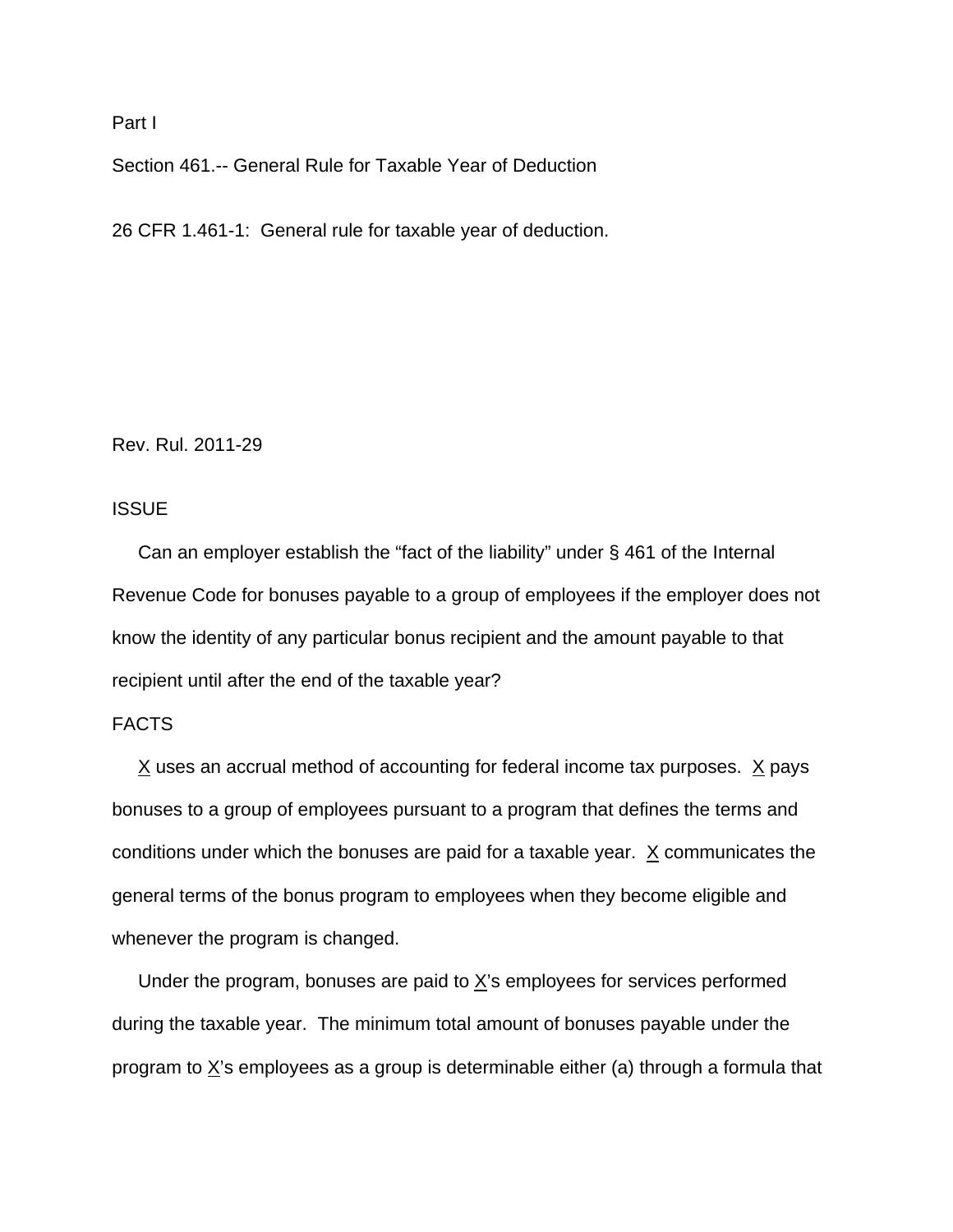is fixed prior to the end of the taxable year, taking into account financial data reflecting results as of the end of that taxable year, or (b) through other corporate action, such as a resolution of X's board of directors or compensation committee, made before the end of the taxable year, that fixes the bonuses payable to the employees as a group. To be eligible for a bonus, an employee must perform services during the taxable year and be employed on the date that  $X$  pays bonuses. Under the program, bonuses are paid after the end of the taxable year in which the employee performed the related services but before the 15th day of the 3rd calendar month after the close of that taxable year.

 Under the program, any bonus amount allocable to an employee who is not employed on the date on which X pays bonuses is reallocated among other eligible employees. Thus, the aggregate minimum amount of bonuses X pays to its group of eligible employees is not reduced by the departure of an employee after the end of the taxable year but before bonuses are paid for that year.

# LAW

 Section 461(a) provides that the amount of any deduction or credit must be taken for the taxable year that is the proper taxable year under the method of accounting the taxpayer uses to compute taxable income.

 Section 1.461-1(a)(2)(i) of the Income Tax Regulations provides that, under an accrual method of accounting, a liability is incurred, and is generally taken into account for federal income tax purposes, in the taxable year in which (1) all the events have occurred that establish the fact of the liability, (2) the amount of the liability can be determined with reasonable accuracy, and (3) economic performance has occurred for

 $-2 -$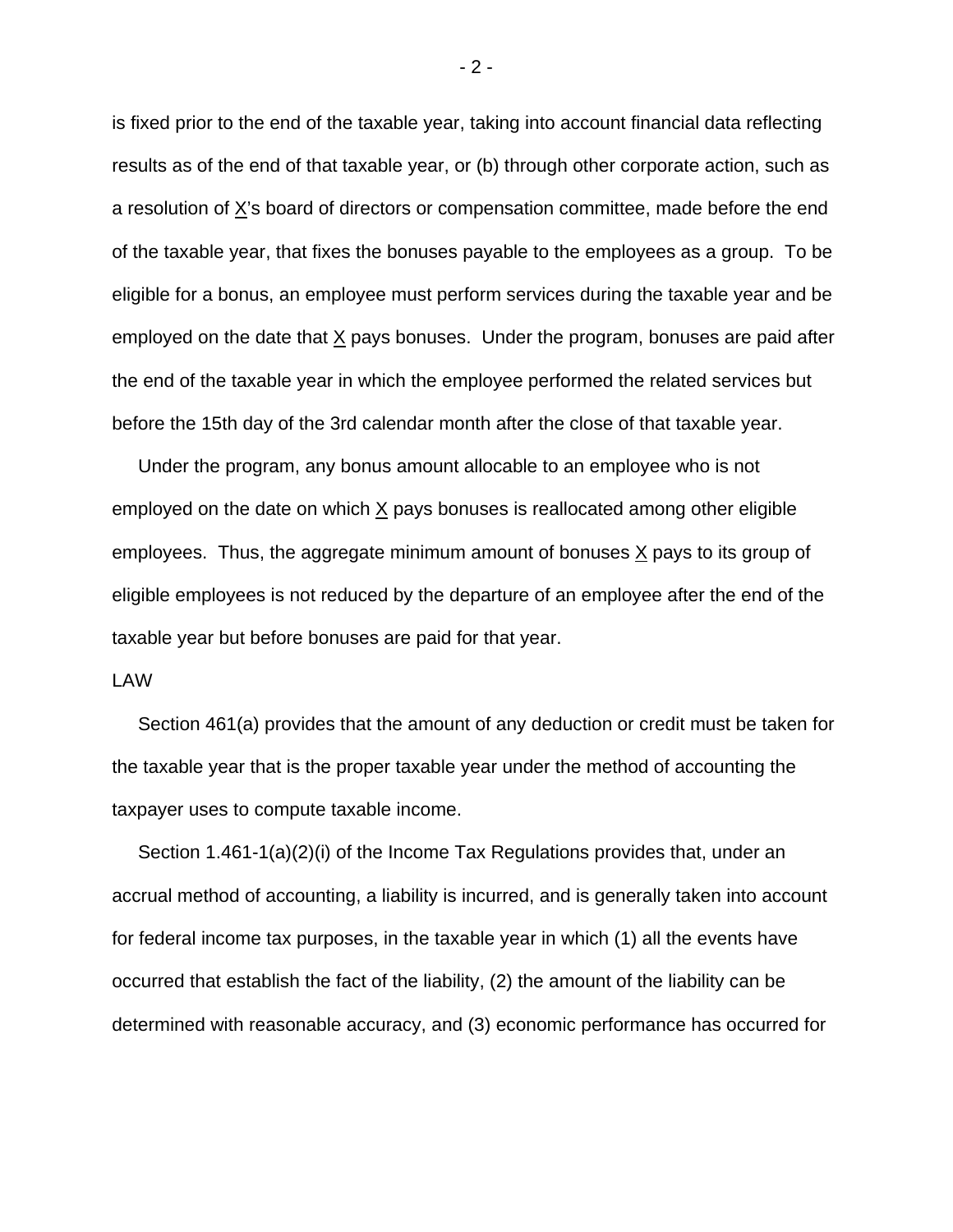the liability (collectively, the "all events test"). See also  $\S$  1.446-1(c)(1)(ii)(A). This revenue ruling addresses only whether the first prong of the all events test is met.

 The first prong of the all events test requires that all the events have occurred that establish the fact of the liability. Generally, all events occur to establish the fact of a liability when (1) the event fixing the liability, whether that be the required performance or other event, occurs, or (2) payment is unconditionally due. Rev. Rul. 2007-3, 2007-1 C.B. 350; Rev. Rul. 80-230, 1980-2 C.B. 169; Rev. Rul. 79-410, 1979-2 C.B. 213, *amplified by* Rev. Rul. 2003-90, 2003-2 C.B. 353. Although an expense may be deductible before it is due and payable, liability for the expense first must be firmly established. United States v. General Dynamics Corp., 481 U.S. 239, 243-4 (1987).

 In Washington Post Co. v. United States, 405 F.2d 1279 (Ct. Cl. 1969), the United States Court of Claims held that a taxpayer incurred a liability to pay bonuses under a plan maintained for the benefit of its circulation dealers as a group. Under the plan, if a dealer did not meet certain specified conditions, a portion of the dealer's share would be forfeited and reallocated to other dealers. Thus, even though the amount and time of actual payout to individual recipients were, at least in part, not determined, the court held that the total amount of the liability was fixed at the end of the taxable year. In Rev. Rul. 76-345, 1976-2 C.B. 134, the Internal Revenue Service announced that it would not follow Washington Post in similar cases.

In United States v. Hughes Properties, Inc., 476 U.S. 593 (1986), the Supreme Court allowed a casino operator to deduct amounts guaranteed for payment of progressive slot machine jackpots that had not yet been won by casino patrons. The Court reasoned that the taxpayer had a fixed obligation to pay the guaranteed amounts, and

- 3 -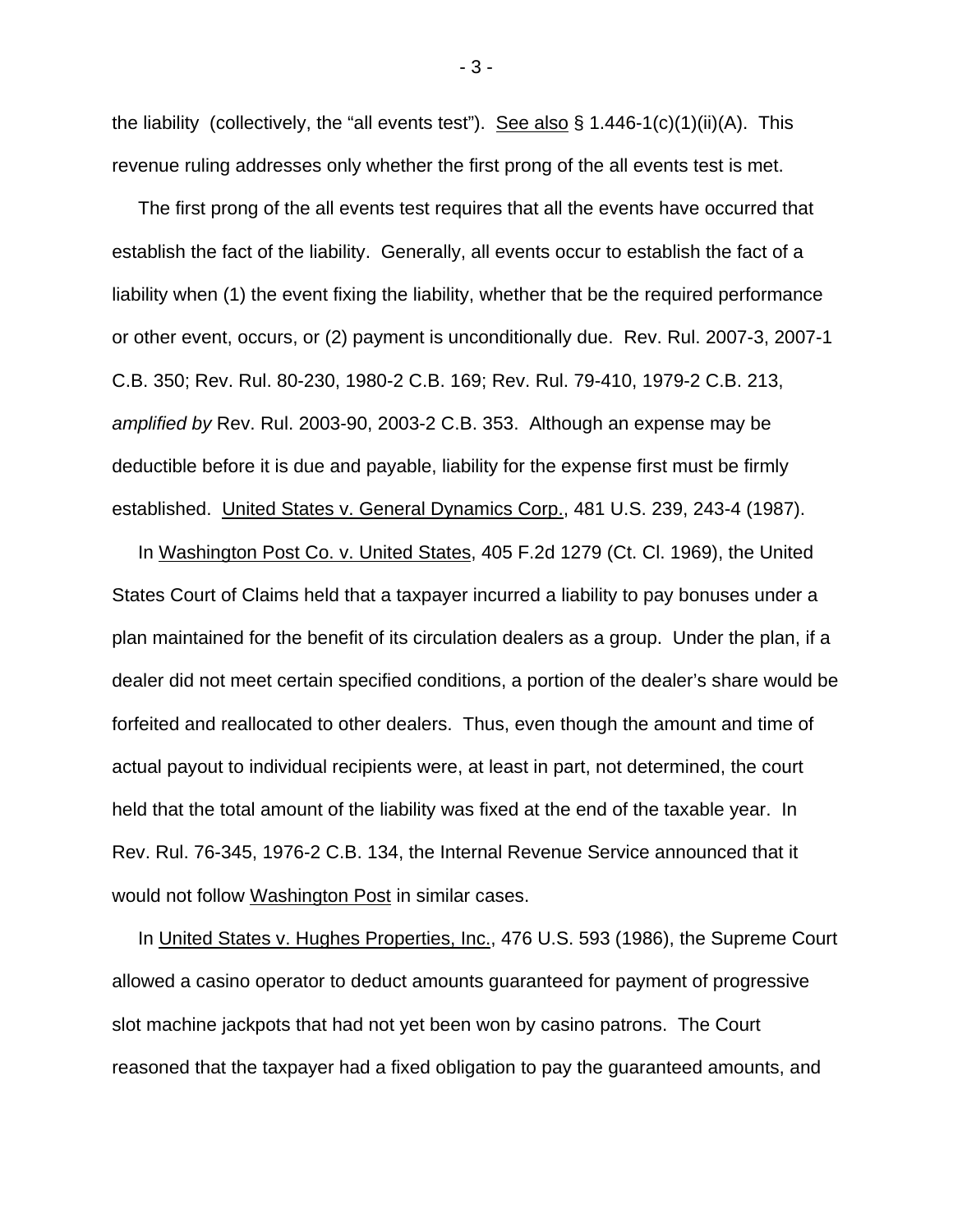that the identification of the eventual recipients of the progressive jackpots was inconsequential. The Court noted that "[t]he obligation is there, and whether it turns out that the winner is one patron or another makes no conceivable difference as to basic liability." Hughes Properties, 476 U.S. at 602.

### ANALYSIS

 $X$ 's liability to pay a minimum amount of bonuses to the group of eligible employees is fixed at the end of the year in which the services are rendered. X is obligated under the program to pay to the group the minimum amount of bonuses determined by the end of the taxable year. Any bonus allocable to an employee who is not employed on the date on which bonuses are paid is reallocated to other eligible employees. Thus, the fact of X's liability for the minimum amount of bonuses is established by the end of the year in which the services are rendered. See Rev. Rul. 55-446, 1955-2 C.B. 531, as modified by Rev. Rul. 61-127, 1961-2 C.B. 36 (holding that bonuses payable to ascertainable employees under an incentive compensation plan that has been communicated to the employees, the exact amounts of which are determinable through a formula in effect prior to the end of the taxable year, are properly accruable for Federal income tax purposes for the year to which they relate). This is true even though the identity of the ultimate recipients and the amount, if any, each employee will receive cannot be determined prior to the end of the taxable year. See Hughes Properties, supra. Accordingly, for purposes of the first prong of the all events test under § 1.461- 1(a)(2)(i), all the events have occurred by the end of the taxable year that establish the fact of X's liability to pay the minimum amount of bonuses.

**HOLDING** 

- 4 -